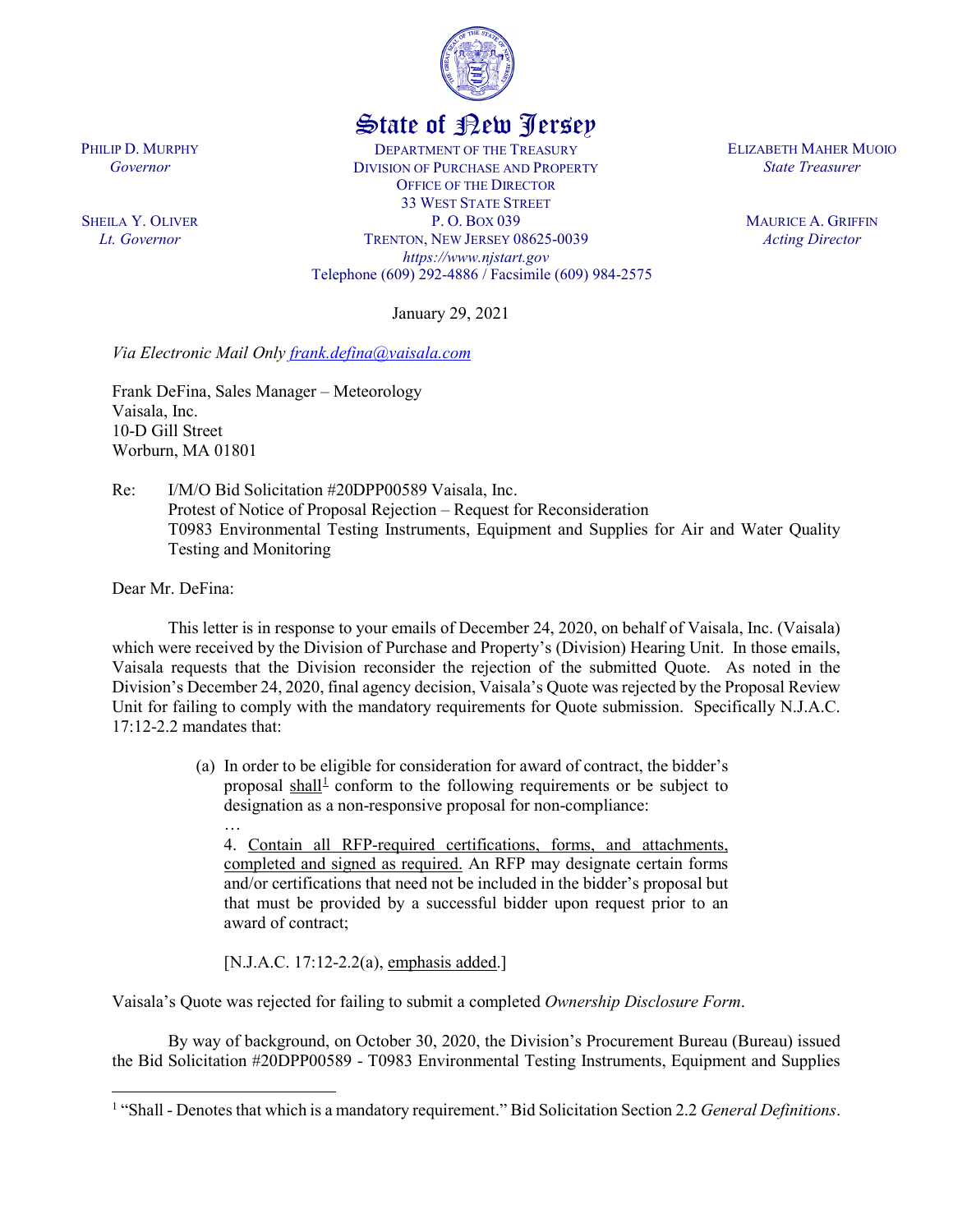for Air and Water Quality Testing and Monitoring (Bid Solicitation) on behalf of State Using Agencies and Cooperative Purchasing Program participates. Bid Solicitation §1.1 *Purpose and Intent*. The purpose of the Bid Solicitation was to solicit Quotes for Environmental Testing Instruments, Equipment and Supplies for Air and Water Quality Testing and Monitoring. *Ibid*. On December 18, 2020, the Division's Proposal Review Unit opened fifteen Quotes which were received by the submission deadline of 2:00 pm eastern time. After conducting a review of the Quotes received, the Division's Proposal Review Unit issued a Notice of Proposal Rejection to Vaisala for failing to submit a completed *Ownership Disclosure Form* with its Quote. In response to the Notice of Proposal Rejection, on December 22, 2020, Vaisala wrote the Division's Hearing Unit protesting the Notice of Proposal Rejection. In part, Vaisala stated

> …we recently held a similar contract with the state for over five years prior to this. If I understand this correctly, we were rejected because we forgot to properly fill out the ownership form. Given the nature of our environmental sensors, for use with the state of New Jersey, and the NJ DEP, I kindly ask that you reconsider your decision and allow us to move forward with the state contract…This oversight was my fault and the corrected form is above.

With the protest, Vaisala included a completed *Ownership Disclosure Form*.

The Division's December 24, 2020, final agency decision sustained the Proposal Review Unit's Notice of Proposal Rejection stating in part:

> In reviewing a Quote submitted in response to a Bid Solicitation, the Division does not have the power to waive the legislative requirement that a Vendor {Bidder} provide its ownership information prior to or accompanying the Quote submission. Only the New Jersey Legislature can change a requirement it has mandated. Unfortunately, Vaisala did not comply with any of the options available to it for the submission of ownership information. Accordingly, Vaisala's Quote was properly rejected by the Division's Proposal Review Unit for failure to submit the mandatory *Ownership Disclosure Form* with its Quote.

On December 24, 2020, Vaisala submitted a request for reconsideration to the Division's Hearing Unit. In the request for reconsideration Vaisala disputes the finding that the submitted *Ownership Disclosure Form* was blank stating that the form was partially completed and therefore should have been accepted. Additionally, Vaisala states that it has a current contract with the State, which was recently extended. In connection with the extension, Vaisala states that it affirmed that its previously made disclosures had not changed; and therefore, it has already made the required ownership disclosure to the State. With the request for reconsideration, Vaisala included a copy of its March 2020 extension letter. Finally, Vaisala requests an in-person meeting.

With respect to Vaisala's request for an in-person presentation as permitted by N.J.A.C. 17:12- 3.3(b)(1)(iii), pursuant to N.J.A.C. 17:12-3.3(e), "[t]he Director has sole discretion to determine if an inperson presentation by the protester is necessary to reach an informed decision on the matter(s) of the protest. In-person presentations are fact-finding for the benefit of the Director." Further, "[i]n cases where no in-person presentation is held, such review of the written record shall, in and of itself, constitute an informal hearing." N.J.A.C. 17:12-3.3(d). I have reviewed the record of this procurement, including the Bid Solicitation, Vaisala's Quote and protest, the prior contract, the relevant statutes, regulations and case law. The issues raised in Vaisala's request for reconsideration are sufficiently clear such that a review of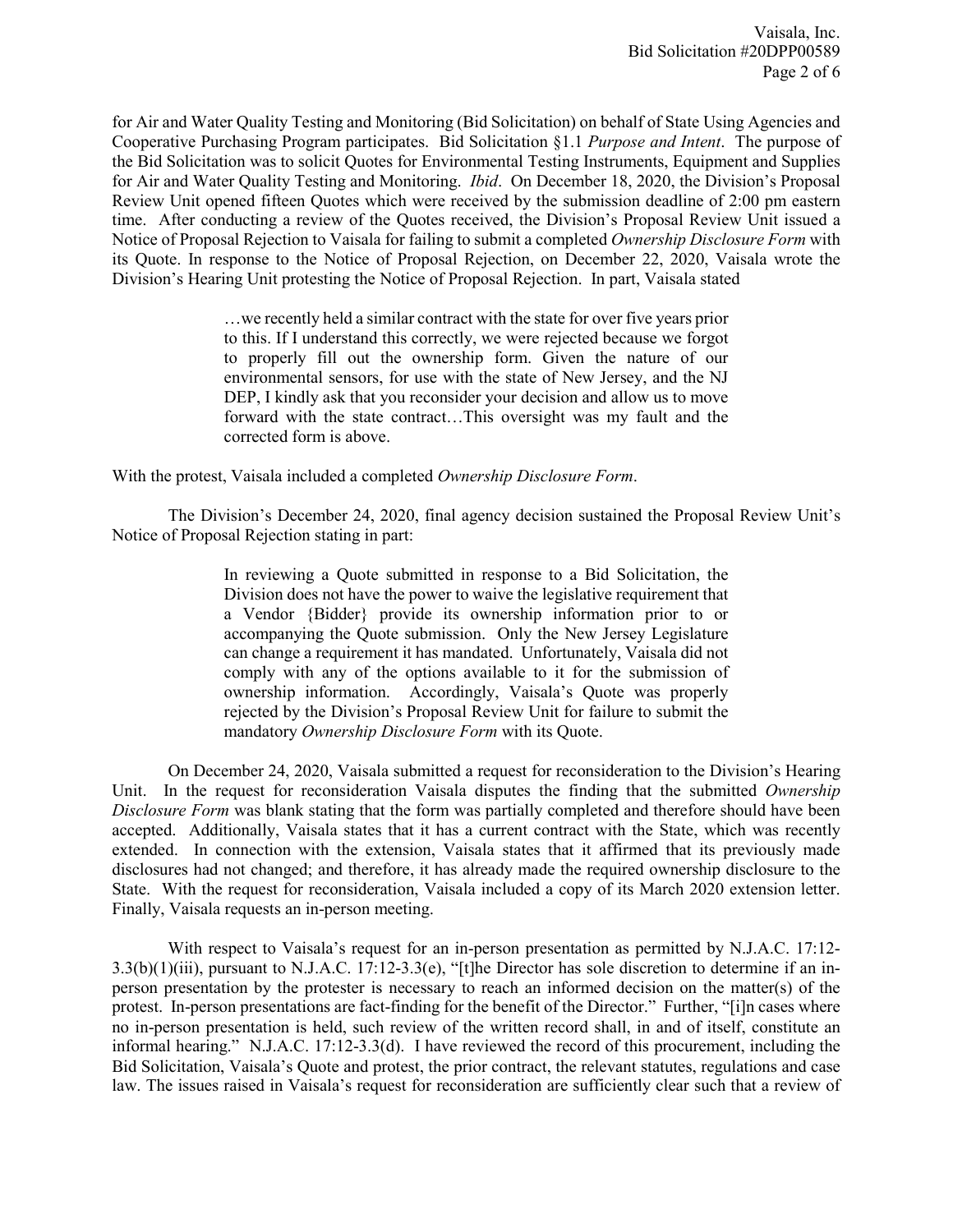the record of this procurement has provided me with the information necessary to determine the facts of this matter and to render an informed decision, as such an in-person hearing is not warranted.

Turning next to Vaisala's request for reconsideration, in the December 24, 2020, final agency decision, the Division stated that the *Ownership Disclosure Form* uploaded by Vaisala was blank. Vaisala disputes this statement noting that the form was partially completed. See screenshot below.

| <b>STATE OF NEW JERSEY</b><br><b>DEPARTMENT OF THE TREASURY</b><br><b>DIVISION OF PURCHASE AND PROPERTY</b><br>33 WEST STATE STREET, P.O. BOX 230<br>TRENTON, NEW JERSEY 08625-0230<br><b>OWNERSHIP DISCLOSURE FORM</b><br><b>BID SOLICITATION #:</b><br><b>VENDOR (BIDDER):</b><br>21DPP00589<br>Valsala Inc.<br>ALL PARTIES ENTERING INTO A CONTRACT WITH THE STATE ARE REQUIRED TO PROVIDE THE<br>INFORMATION REQUESTED PURSUANT TO N.J.S.A. 52:25-24.2.<br>PLEASE NOTE THAT IF THE VENDOR/BIDDER IS A NON-PROFIT ENTITY, THIS FORM IS NOT REQUIRED.<br><b>PART 1</b><br><b>YES</b><br><b>NO</b><br>Are there any individuals, partners, members, stockholders, corporations, partnerships, or limited<br>$\blacksquare$<br>о<br>liability companies owning a 10% or greater interest in the Vendor (Bidder)?<br>If you answered, "YES" above, you must disclose the following: (a) the names and addresses of all stockholders in the corporation<br>who own 10 percent or more of its stock, of any class; (b) all individual partners in the partnership who own a 10 percent or<br>greater interest therein; or, (c) all members in the limited liability company who own a 10 percent or greater interest therein.<br><b>NAME</b><br><b>ADDRESS 1</b><br><b>ADDRESS 2</b><br><b>STATE</b><br><b>CITY</b><br><b>ZIP</b> |  |  |  |  |  |  |  |
|--------------------------------------------------------------------------------------------------------------------------------------------------------------------------------------------------------------------------------------------------------------------------------------------------------------------------------------------------------------------------------------------------------------------------------------------------------------------------------------------------------------------------------------------------------------------------------------------------------------------------------------------------------------------------------------------------------------------------------------------------------------------------------------------------------------------------------------------------------------------------------------------------------------------------------------------------------------------------------------------------------------------------------------------------------------------------------------------------------------------------------------------------------------------------------------------------------------------------------------------------------------------------------------------------------------------------------|--|--|--|--|--|--|--|
|                                                                                                                                                                                                                                                                                                                                                                                                                                                                                                                                                                                                                                                                                                                                                                                                                                                                                                                                                                                                                                                                                                                                                                                                                                                                                                                                |  |  |  |  |  |  |  |
|                                                                                                                                                                                                                                                                                                                                                                                                                                                                                                                                                                                                                                                                                                                                                                                                                                                                                                                                                                                                                                                                                                                                                                                                                                                                                                                                |  |  |  |  |  |  |  |
|                                                                                                                                                                                                                                                                                                                                                                                                                                                                                                                                                                                                                                                                                                                                                                                                                                                                                                                                                                                                                                                                                                                                                                                                                                                                                                                                |  |  |  |  |  |  |  |
|                                                                                                                                                                                                                                                                                                                                                                                                                                                                                                                                                                                                                                                                                                                                                                                                                                                                                                                                                                                                                                                                                                                                                                                                                                                                                                                                |  |  |  |  |  |  |  |
|                                                                                                                                                                                                                                                                                                                                                                                                                                                                                                                                                                                                                                                                                                                                                                                                                                                                                                                                                                                                                                                                                                                                                                                                                                                                                                                                |  |  |  |  |  |  |  |
|                                                                                                                                                                                                                                                                                                                                                                                                                                                                                                                                                                                                                                                                                                                                                                                                                                                                                                                                                                                                                                                                                                                                                                                                                                                                                                                                |  |  |  |  |  |  |  |
|                                                                                                                                                                                                                                                                                                                                                                                                                                                                                                                                                                                                                                                                                                                                                                                                                                                                                                                                                                                                                                                                                                                                                                                                                                                                                                                                |  |  |  |  |  |  |  |
|                                                                                                                                                                                                                                                                                                                                                                                                                                                                                                                                                                                                                                                                                                                                                                                                                                                                                                                                                                                                                                                                                                                                                                                                                                                                                                                                |  |  |  |  |  |  |  |
|                                                                                                                                                                                                                                                                                                                                                                                                                                                                                                                                                                                                                                                                                                                                                                                                                                                                                                                                                                                                                                                                                                                                                                                                                                                                                                                                |  |  |  |  |  |  |  |
|                                                                                                                                                                                                                                                                                                                                                                                                                                                                                                                                                                                                                                                                                                                                                                                                                                                                                                                                                                                                                                                                                                                                                                                                                                                                                                                                |  |  |  |  |  |  |  |
|                                                                                                                                                                                                                                                                                                                                                                                                                                                                                                                                                                                                                                                                                                                                                                                                                                                                                                                                                                                                                                                                                                                                                                                                                                                                                                                                |  |  |  |  |  |  |  |
|                                                                                                                                                                                                                                                                                                                                                                                                                                                                                                                                                                                                                                                                                                                                                                                                                                                                                                                                                                                                                                                                                                                                                                                                                                                                                                                                |  |  |  |  |  |  |  |

Specifically, Vaisala states:

by reviewing the top of the form both the bid solicitation number and vendor bidder are both completed. Therefore the form was actually partially completed and not blank. I would therefore like to make the case that the form did indeed have a certain level of completeness to it and to some degree it does indeed meet the reequipments (sic) as specified in § 17:12-2.2.

The Division acknowledges that there was some information on the submitted form. However, I note that the Bid Solicitation number was pre-filled on the form by the Bureau prior to the form being uploaded to *NJSTART* with the other Bid Solicitation documents. Vaisala inserted its company name on the form. Unfortunately, the Bid Solicitation number and Vendor's {Bidder's} company name do not meet the requirement mandated by the New Jersey Legislature that a Vendor {Bidder} must supply its ownership information. N.J.SA. 52:25-24.2. A Vendor's {Bidder's} notation of its company name does not provide any information regarding a company's ownership structure to satisfy the requirements of the law. As such a deviation from the mandatory bidding requirements existed and the Division's Proposal Review Unit properly rejected Vaisala's submitted Quote for failure to comply with the submission requirements of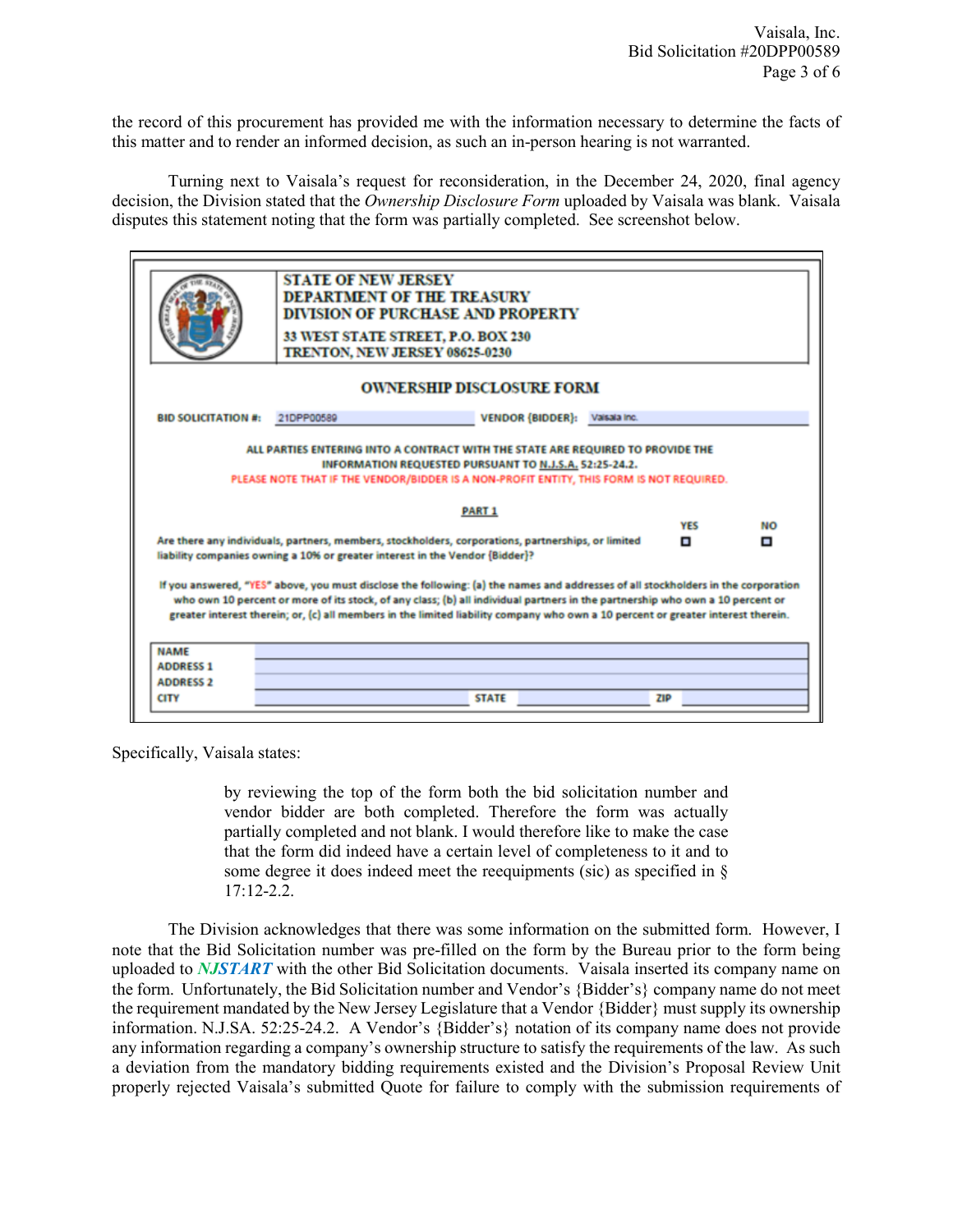N.J.A.C. 17:12-2.2; specifically for a failing to comply with the disclosure requirements of N.J.SA. 52:25- 24.2 as mandated by the New Jersey Legislature.

It is firmly established in New Jersey that material conditions contained in bidding specifications may not be waived. *Twp. of Hillside v. Sternin,* 25 N.J. 317, 324 (1957). "If the non-compliance is substantial and thus non-waivable, the inquiry is over because the bid is non-conforming and a nonconforming bid is no bid at all." *Twp. of River Vale v. Longo Constr. Co.,* 127 N.J. Super. 207, 222 (Law Div. 1974). The question to be answered is whether or not a bidder's failure to comply completely with the statutory ownership disclosure requirement is a material deviation which would render a bid nonresponsive. *C&H Industrial Services, Inc. v. City of Vineland*, 2014 N.J. Super Unpub. Lexis 1187, at \*13 (App. Div. May 23, 2014). The New Jersey Courts have consistently held that strict compliance with the ownership disclosure requirements of N.J.S.A. 52:25-24.2 is necessary. As such, a Quote is properly rejected where it contains inaccurate or incomplete ownership information. See, *Impac, Inc. v. City of Paterson*, 178 N.J. Super. 195, 200-01 (App. Div. 1981); *Muirfield Const. Co., Inc. v. Essex County Imp. Authority*, 336 N.J. Super. 126 (App. Div. 2000); *In the Matter of Protest of Scheduled Award of Term Contract T2813 RFP 12-X-22361 Laboratory Testing Service, Equine Drug Testing*, Lexis 1698, at \*25 (App. Div. July 10, 2013).

In *Muirfield* the Appellate Division concluded that Vendor's {Bidder's} failure to submit its ownership information as required was an incurable defect leading to the rejection of a submitted Quote. *Muirfield, supra,* 336 N.J. Super. at 128. The *Muirfield* Court noted that their analysis was guided by the basic principles governing the public bidding process which "is to promote competitive bids, to secure for the public the benefits of unfettered competition…a public contract award is not determined simply by the lowest bid, but rather by the lowest bid that complies with the substantive and procedural requirements in the bid advertisements and specifications." *Id*. at 132. The *Muirfield* Court further recognized that there would be instances arise where a Quote would be non-conforming, but observed that the Supreme Court has stressed that "strict compliance with the [contracts law] is required, and a [government entity] generally is without discretion to accept a defective bid. As a result, all bids must comply with the statute's terms, and any material departure invalidates a nonconforming bid as well as any contract based upon it." *Id*. at 132-33, *citing*, *Gaglioti Contracting, Inc., v. City of Hoboken*, 307 N.J. Super. 421, 431 (App.Div.1997).

Reviewing the historical case law, the *Muirfield* Court noted that in *George Harms Construction Co., Inc. v. Borough of Lincoln Park*, 161 N.J. Super. 367 (Law Div. 1978), the Law Division concluded that a Vendor's {Bidder's} failure to submit a list of all owners as mandated by *N.J.S.A.* 52:25-24.2 was neither waivable nor curable, even if it was inadvertent and even though the list of owners was provided shortly after the bid opening. In *George Harms Construction* the Law Division noted:

> In furtherance of the public policy of open competition on common terms, the courts of New Jersey have consistently held that where an error is deemed material, it cannot be cured after bids are opened, even where, as defendant here asserts, the error results from simple negligence. Indeed, to permit correction of material deficiencies after bid opening would open the door to fraud and favoritism and defeat the statutory purpose of protection of the public.

[*George Harms Construction, supra,* 161 N.J. Super. at 376.]

However, the *Muirfield* Court also noted the distinguishing facts in *Schlumberger Industries, Inc. v. Borough of Avalon,* 252 N.J. Super. 202 (App. Div. 1991). The Appellate Division recognized that a postbid clarification could be permitted in limited circumstances. In *Schlumberger*, the bidder failed to list its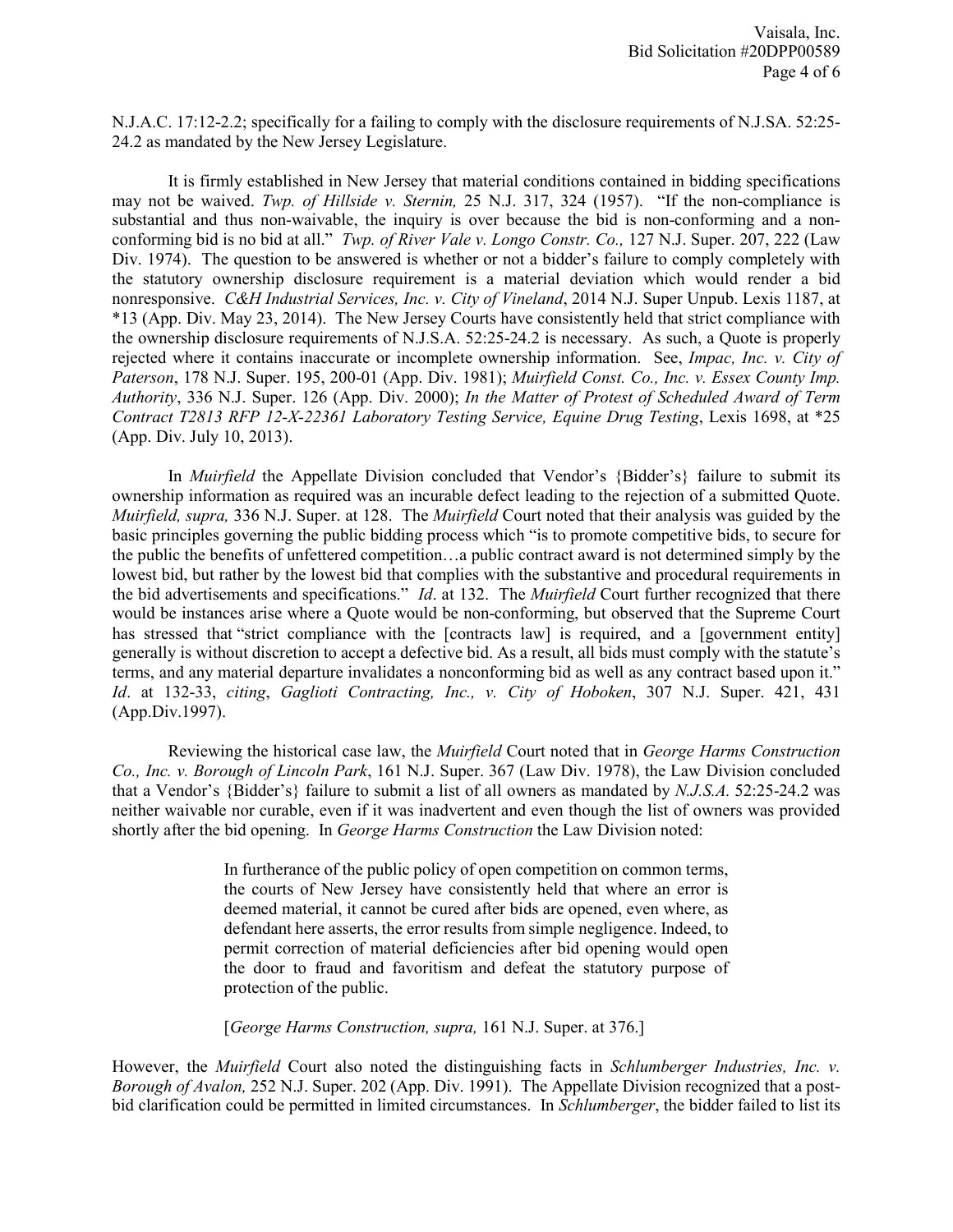full ownership structure with its submitted Quote. The court concluded that the bidder was wholly-owned by a public company with the same name in its title, a fact which was evidently known by the municipality that solicited the bids. *Id.* at 212-13. In *Schlumberger*, the municipality had engaged in negotiations with the bidder on a previous contract and the information regarding the bidder's ownership had been supplied to the municipality in connection with the earlier contract. Therefore, the municipality was aware of the bidder's ownership structure prior to the bid opening date. *Id.* at 207. Therefore, the Appellate Division concluded that Schlumberger's statement, after the bid opening, that its parent company of the same name was the sole stockholder was a permissible clarification. *Id.* at 212-13, citing, T2813 RRFP 12-X-22361, supra, LEXIS 1698 \*15. However, in *Schlumberger* the Court noted that "if there had been undisclosed shareholders holding 10% or more of the stock…the bid might be properly rejected." *Id.* at 212.

Here, the facts before me are akin to those before the Court in *Schlumberger Industries*. A review of the Division's records reveals that in 2013 Vaisala submitted a Quote in response to the precursor if this Bid Solicitation. In that Quote, Vaisala stated that it was wholly owned by Vaisala, Oyj, a publicly traded company headquartered in Finland. In October 2013, Vaisala was awarded a contract. In March 2020 the Bureau wrote to Vaisala inquiring whether Vaisala would agree to extend its then current contract which was due to expire on May 31, 2020. On March 17, 2020, Vaisala responded to the Bureau's inquiry agreeing to extend its current contract. With the March 17, 2020 correspondence, Vaisala included the signed extension letter indicating that there was "no change to the information originally reported in the Disclosure Forms submitted by my Company." See screenshot below.

| <b>VAISALA INC</b><br><b>194 SOUTH TAYLOR AVENUE</b><br>LOUISVILLE, CO 80027<br>Via Email: frank.defina@vaisala.com<br>Leon.schmeider@vaisala.com |                                                                                                                                                                                                                                                                                                             |  |  |  |  |
|---------------------------------------------------------------------------------------------------------------------------------------------------|-------------------------------------------------------------------------------------------------------------------------------------------------------------------------------------------------------------------------------------------------------------------------------------------------------------|--|--|--|--|
| Re:                                                                                                                                               | T-0983, Contract #85085<br><b>Bid Solicitation: Environmental Testing Instruments</b><br>Extension period: commencing on June 1, 2020 and expiring on March 31, 2021 or until a new<br>contra is awarded, whichever comes first.                                                                            |  |  |  |  |
|                                                                                                                                                   | Should the State decide to extend this contract:                                                                                                                                                                                                                                                            |  |  |  |  |
| ø                                                                                                                                                 | I agree to extend the contract under Section 5.3 of the State of New Jersey Standard Terms and<br>Conditions and in accordance with the terms and conditions of the current contract, including<br>price.                                                                                                   |  |  |  |  |
| П.                                                                                                                                                | I agree to extend the current contract under Section 5.3 of the State of New Jersey Standard Terms<br>and Conditions and in accordance with the terms and conditions of the current contract with the<br>exception of price. During the term of the extension, $I$ agree to reduce the price(s) as follows: |  |  |  |  |
| п                                                                                                                                                 | I do not agree to extend the current contract.                                                                                                                                                                                                                                                              |  |  |  |  |
| Ą.                                                                                                                                                | I certify that there has been no change to the information originally reported in the Disclosure<br>Forms submitted by my Company.                                                                                                                                                                          |  |  |  |  |
| п                                                                                                                                                 | There have been changes in the information originally reported in the Disclosure Forms.<br>Updated Disclosure Forms, as applicable, are attached.                                                                                                                                                           |  |  |  |  |
| 17 March 2020<br>Sarah Davis                                                                                                                      |                                                                                                                                                                                                                                                                                                             |  |  |  |  |
| Signature<br>Date                                                                                                                                 |                                                                                                                                                                                                                                                                                                             |  |  |  |  |
|                                                                                                                                                   | Sarah Davis Contract Administrator                                                                                                                                                                                                                                                                          |  |  |  |  |
|                                                                                                                                                   | Print Name and Title                                                                                                                                                                                                                                                                                        |  |  |  |  |

While Vaisala's submission of this ownership statement was more than 6 months prior to the instant Quote submission due date, I do not find that that noncompliance with N.J.S.A. 52:25-24.2 and the applicable case law would deprive the State of the assurance that the contract will be entered in to performed and guaranteed according to its specified requirements. Similar to the situation before the Court in *Schlumberger*, Vaisala is wholly owned by Vaisala, Oyj, a publicly traded company headquartered in Finland. Vaisala's failure to